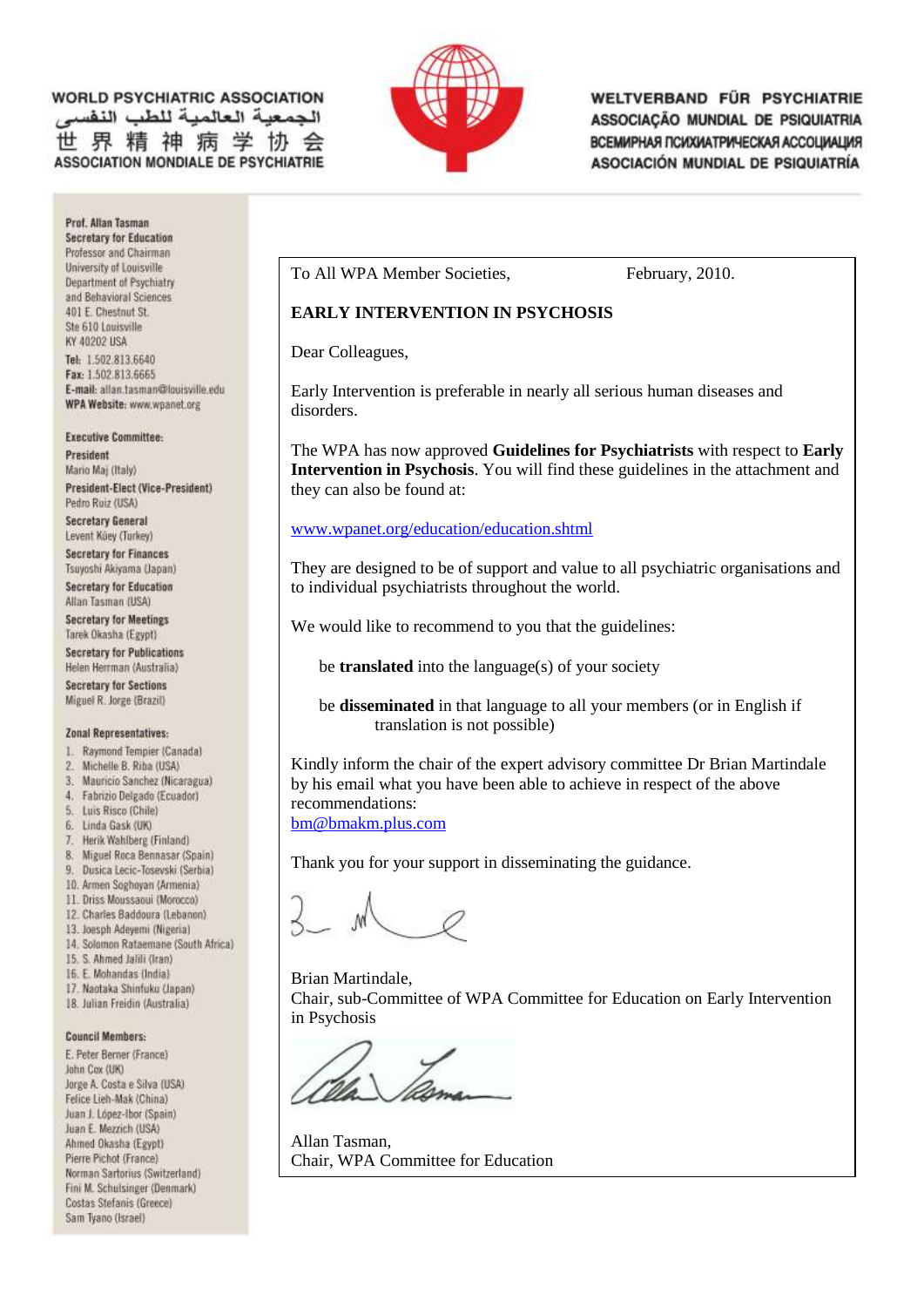# **First Episode Psychoses.**

# **Recommended Roles for the Psychiatrist**:

# *WPA Committee on Education*

### **The purpose of this document**

This document focuses on services for patients who have developed their first episode of psychosis (usually defined as the persistence of psychotic symptoms for the duration of at least a week).

### It provides **psychiatrists** with

- a) information on recent developments in the conceptualisation and knowledge of psychosis onset
- b) scientific literature relevant to first episode
- c) the implications for early detection and effective intervention strategies for first episode psychoses and the provision of relevant services<sup>1</sup>
- d) guidance as to the roles for psychiatrists

The document does not focus on the detection and treatment of young people with an elevated risk for psychosis (often called the prodromal state)<sup>ii</sup>

The World Psychiatric Association Committee on Education fully endorses 'Early *intervention and recovery for young persons with early psychosis: consensus statement',* a declaration on behalf of the World Health Organisation and the International Early Psychosis Association<sup>iii</sup>.

That statement spells out the elements of a comprehensive programme and proposes strategies that would have measurable five year outcomes (according to levels of resources in different regions of the world). These aim to:

- minimise duration of untreated psychosis by utilising primary care and community care for early detection and treatment of first episode psychosis without delay
- reduce involuntary institutional and coercive treatments in psychosis
- reduce suicide rates in the first years of psychosis
- ensure availability of psychological, psychosocial and pharmacological interventions  $\bullet$
- achieve meaningful, early and appropriate ongoing involvement with family members and other key members of patients' support network
- educate all young people, families, teachers, relevant professionals, communities,  $\bullet$ health, social care and employment personnel about psychosis; and form relevant policies and programmes for early detection and intervention in psychosis
- set goals for recovery which includes satisfying relationships, education and  $\bullet$ employment
- develop other relevant indicators and monitors of progress in early intervention  $\bullet$
- support further research on the psychological, social and neurobiology of psychosis onset and strategies for prevention and treatment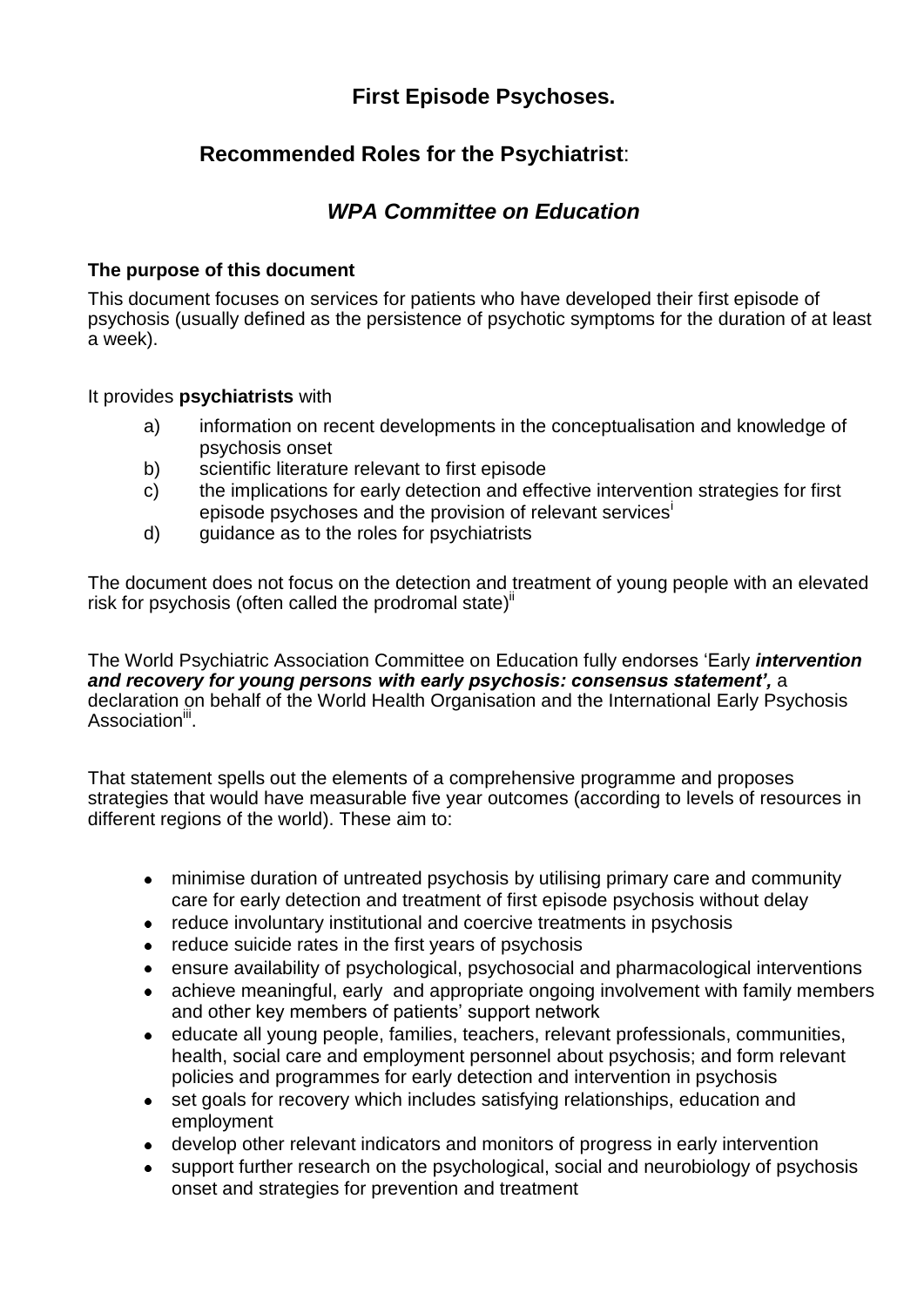### **Changing perspectives**

- a) Psychoses are nowadays recognised as a range of disorders that result from complex interactions between environmental stressors, constitutional and proximal and distal developmental factorsiv v vi
- b) There is now good evidence that outcomes from the psychoses, including 'schizophrenia', can be more favourable, on a range of meaningful variables, than was often previously realised i. This has led to more active attempts to engage with patients early in the onset of psychosis and to detect at risk people<sup>viii ix x xi</sup>. In both groups, in addition to the psychosis, early engagement, a benign psychotherapeutic attitude aiming to reduce anxiety, depression and social anxiety and isolation should minimise psychosocial decline<sup>xií xiii</sup>. Community services should be easily accessible by the patient and their family and be available without delays and waiting lists.
- c) Overarching systems of care are vital in determining positive outcomes for both individuals and cohorts of people who have experienced psychosis.
- d) An increasing evidence base shows that after onset of a psychosis, a wide range of psychological, psychosocial and biological interventions tailored to the individual and his or her setting can favourably influence outcome toward the recovery of a meaningful life in the community and reduce relapse and suicide rates xiv. Cultural factors may also account for the considerable variation in outcomes in different parts of the world $^{xy}$ .
- e) The understanding of pharmacological interventions has become more sophisticated and there is a wider range of medications<sup>xvi</sup>.

## **The role of Psychiatrists**

Psychiatrists and representatives of psychiatric organisations should play an active part in ensuring that local, regional and national mental health policies include an early intervention and recovery policy for first episode psychosis and have programmes that at least match the WHO / IEPA consensus statement <sup>xvii xviii xix</sup>.

Psychiatrists should ensure effective means of measuring the outcomes of such programmes<sup>xx</sup>.

## **The training of Psychiatrists**

I) All psychiatrists

All curricula for the training of psychiatrists and examinations for certification of psychiatrists should include understanding of the theory and practical application of early interventions in first episode psychosis relevant to psychiatrists and to the functioning of multi-disciplinary teams and to the organisation of services in and with the local community.

- II) Psychiatrists who see patients with a first episode of psychosis will need the following
	- a) the competence to work flexibly and in various settings including homes to maximise chances of engagement with young persons and to be able to foster an atmosphere of trust and confidence from the patients
	- b) the competence to engage with families and to assist them and other key persons in the patient's life<sup>xxi xxii xxiii xxiv xxv</sup>.
	- c) an understanding of how services can be organised to minimise duration of untreated psychosis xxvi.
	- d) an understanding of how psychiatrists and mental health services can contribute to minimising stigma xxvii.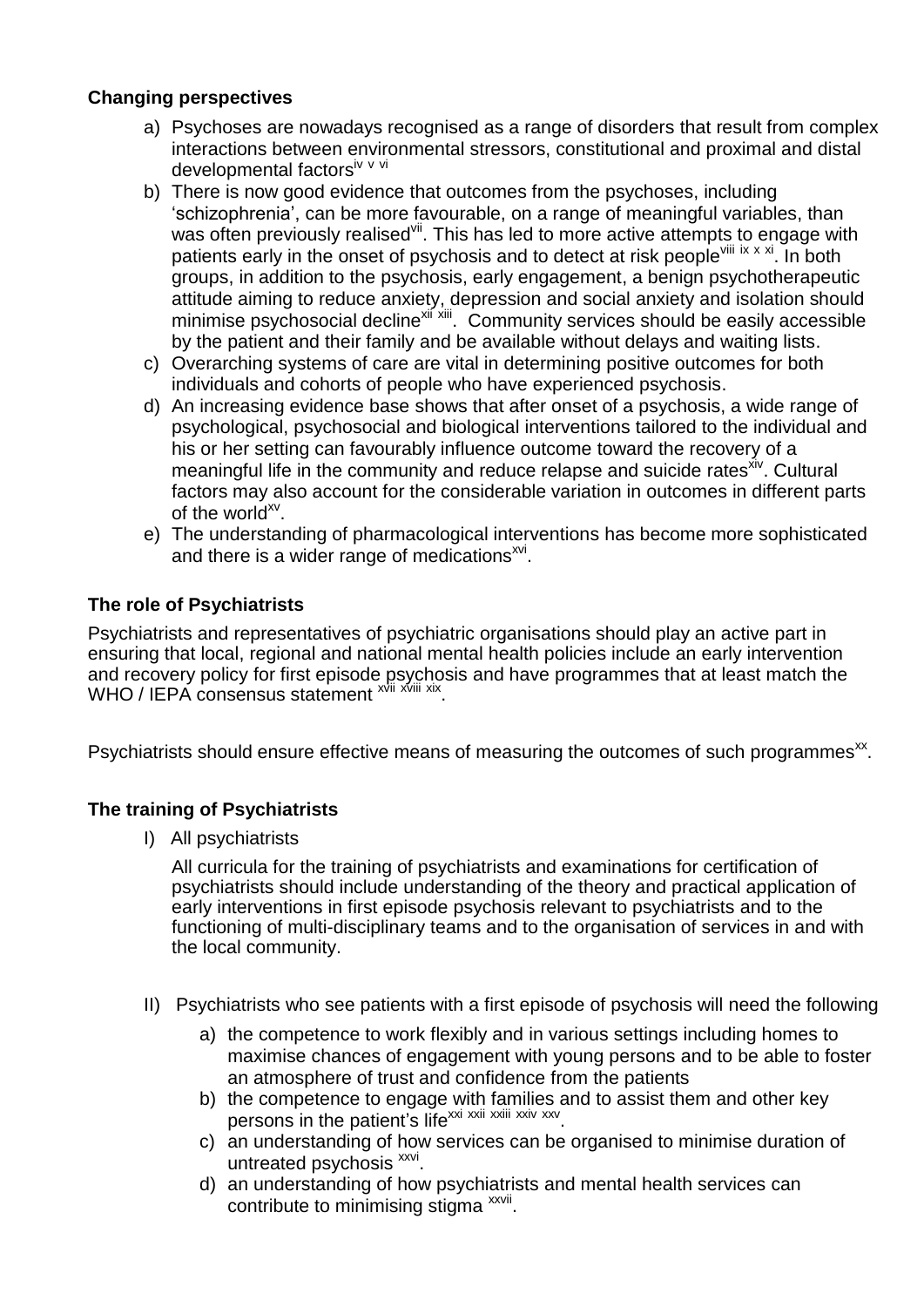- e) an understanding of the notion of diagnostic uncertainty in the early phases of a psychosis, and the maintenance of a broad therapeutic approach during this phase xxviii xxix
- f) An understanding of and capacity to register and creatively respond to the personal issues often contained within psychotic phenomena, to manage the interpersonal consequences of psychosis and their manifestation in relationships with psychiatrists and others, xxx xxxi
- g) a capacity to make an individual ongoing formulation within a sophisticated stress-vulnerability paradigm to inform treatment and recovery xxxiii xxxiii
- h) an understanding of the role in some cultures of physiological stressors provoking psychosis, such as fever, childbirth and very hot weather
- i) expertise in minimizing relapses and readmissions through leadership of first episode psychosis intervention teams<sup>xxxiv</sup>
- j) familiarity with a range of psychological and psychosocial interventions so as to support the skills of other staff and agencies and to function as a member of a multidisciplinary service xxxv xxxvi
- k) an understanding of how psychiatrists can assist services be organised to support 'recovery' for patients in terms of meaningful relationships, education and vocation. This implies an understanding of the resource implications and such matters as staff continuity and skill level to maintain meaningful engagement xxxvii xxxviii
- l) competence in working with those who misuse substances and who have personality difficulties complicated by psychosis xxxix xl
- m) ensure systems are in place to regularly monitor the physical health of patients with psychosis<sup>xli</sup>
- n) an appreciation of the problematic aspects of many contemporary in-patient services and the possibilities of improving these and the value of alternative small houses in the community for respite and recovery. Xlii Xliii
- o) an appreciation of the early intervention in psychosis approach as a paradigm for a more preventative psychiatry and the restructuring / refocusing of mental health services<sup>xliv</sup>.
- p) ensuring that mental health organisations set service wide standards such as duration of untreated psychosis and meaningful family engagement and continuity of care and organise service audits to ensure the continuing of service development<sup>xlv xlvi</sup>.

### **Psychopharmacology and first episode psychosis**

- a) first episode psychosis patients will benefit from reduction of stressful factors, good sleep and restoration of basic physical needs in a low stimulus environment. Short term minor tranquillisers and psychological approaches will assist in regaining sleep patterns, reduce excess anxiety, agitation and panic<sup>xlvii</sup>.
- b) typical or atypical medication should be used in minimal effective doses according to recent clinical and PET studies<sup>xlviii</sup>. General principles include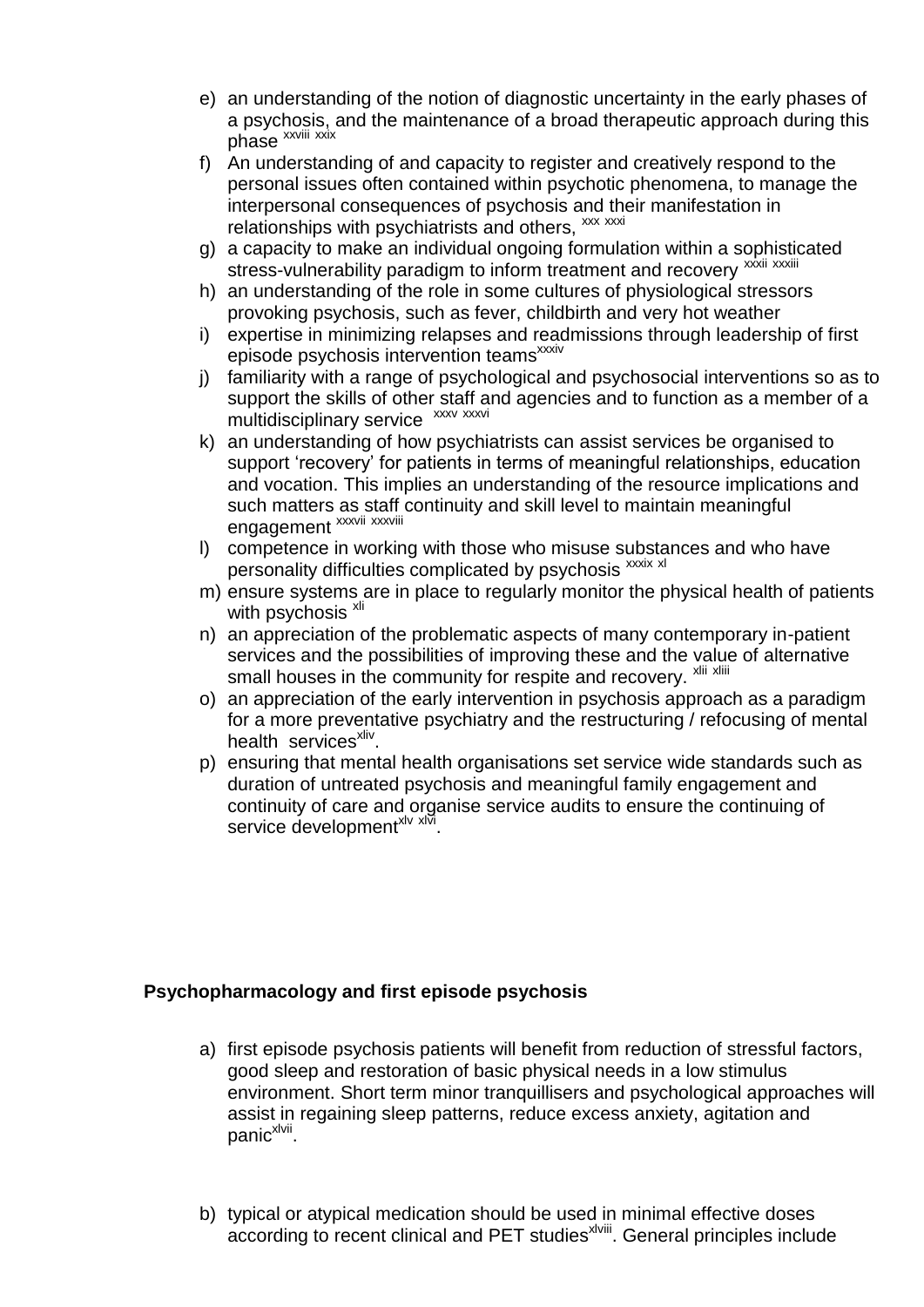clinicians having a very low acceptance of side effects and clinician awareness of the possibility of several days between a dosage increase and reduction in psychosis.

.

- c) some studies, especially from Scandinavia, indicate that when there is ready access to high quality psychological and social interventions for patients and families that a minority of first episode patients with good pre-morbid functioning and acute onset may recover without anti-psychotic medication xlix / Other reports <sup>li lii</sup>also indicate a good prognosis acute onset non-affective remitting psychosis group commoner in developing countries in both adolescents and young adults for whom a short course of anti-psychotic medication and good psychotherapeutic support is indicated with careful follow up.
- d) the majority of other patients should be offered anti-psychotic medication titrating from very low doses, and using the minimum effective dosages. Except in group c) above and those likely to be suffering substance induced psychosis, medication should be continued for at least a year especially in those in the poorer prognosis groups; longer periods are recommended for those who show signs of relapse  $\frac{1}{10}$ . First episode and early psychosis patients usually require far lower anti-psychotic doses than more established cases.
- e) psychiatrists should be competent at helping those who will not take neuroleptics by maintaining engagement and assisting patients to manage their psychosis and related problems in other ways and support the provision of psychological interventions especially when psychiatrists do not have those skills themselves.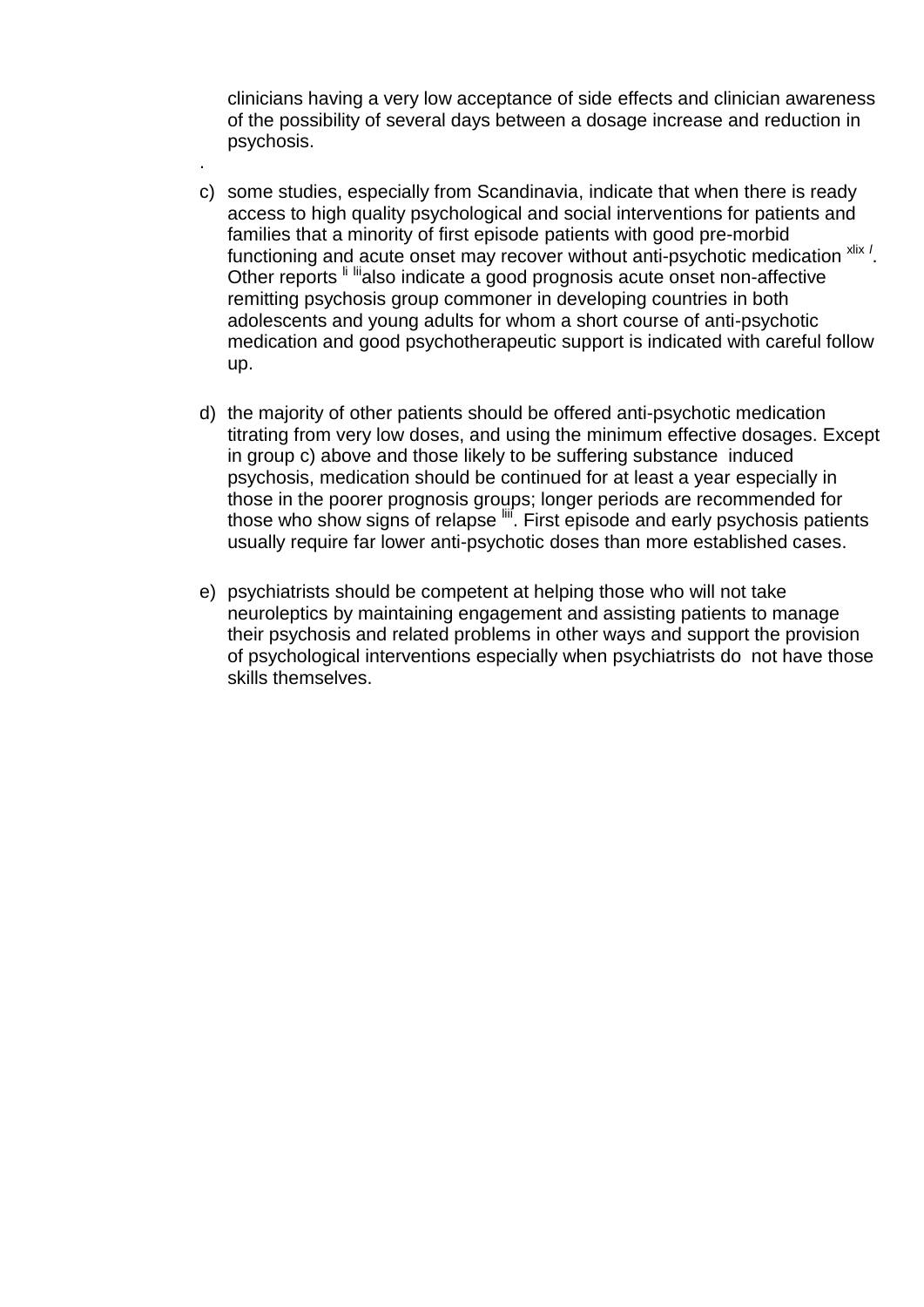### **Members of the Advisory Group, on behalf of the WPA Education Committee**

#### **Chair**

#### **Brian Martindale FRCP FRCPsych**

*Consultant Psychiatrist, Early Intervention in Psychosis Service*

*Northumberland, Tyne and Wear NHS Trust , Sunderland UK* [brian.martindale@ntw.nhs.uk](mailto:brian.martindale@ntw.nhs.uk)

### **Ana Cristina Chaves, MD**

*Affiliate Professor, Department of Psychiatry, Federal University,Sao Paulo (UNIFESP) Brazil*. anachaves@terra.com.br

#### **Cheryl Corcoran, MD**

*Irving Assistant Professor of Psychiatry, New York State Psychiatric Institute at Columbia University, USA*

[corcora@pi.cpmc.columbia.edu](mailto:corcora@pi.cpmc.columbia.edu)

### **Johan Cullberg, MD, PhD**,

*Visiting Professor, Ersta Sköndal City College, Sweden*

[j.cullberg@swipnet.se](mailto:j.cullberg@swipnet.se)

#### **Jan Olav Johannessen MD, PhD,**

*Chief Psychiatrist, Rogalund Psychiatric Hospital, Stavanger, Norway*

*JOJO@SIR.NO* 

### **Patrick McGorry MD PhD FRCP FRANZCP**

*Professor of Youth Mental Health, University of Melbourne, Australia* [pmcgorry@unimelb.edu.au](mailto:pmcgorry@unimelb.edu.au)

#### **Dr Jayan Mendis**

*Director, Institute of Psychiatry, Angoda Teaching Hospital, Colombo, Sri Lanka*

[drjmendis@yahoo.com](mailto:drjmendis@yahoo.com)

#### **REFERENCES**

-

iv Corcoran, C. Walker, E. et al. 2003 **The Stress Cascade and Schizophrenia:**

**Aetiology and Onset.** Schizophrenia Bulletin, 29(4):671-692.

i Edwards, J. and McGorry, P. 2002 I**mplementing Early Intervention in Psychosis: a Guide to Establishing Early Psychosis Services**. Martin Dunitz.

ii Yung, A.R. and McGorry, P. D. 2007. **Prediction of Psychosis: setting the stage**. British Journal of Psychiatry 191, suppl. 51, s1-s8.

III Bertolote, J. and McGorry, P. 2005. **Early Intervention and recovery for young people with early psychosis: consensus statement**. British Journal of Psychiatry 187, suppl. 48, s116-s119.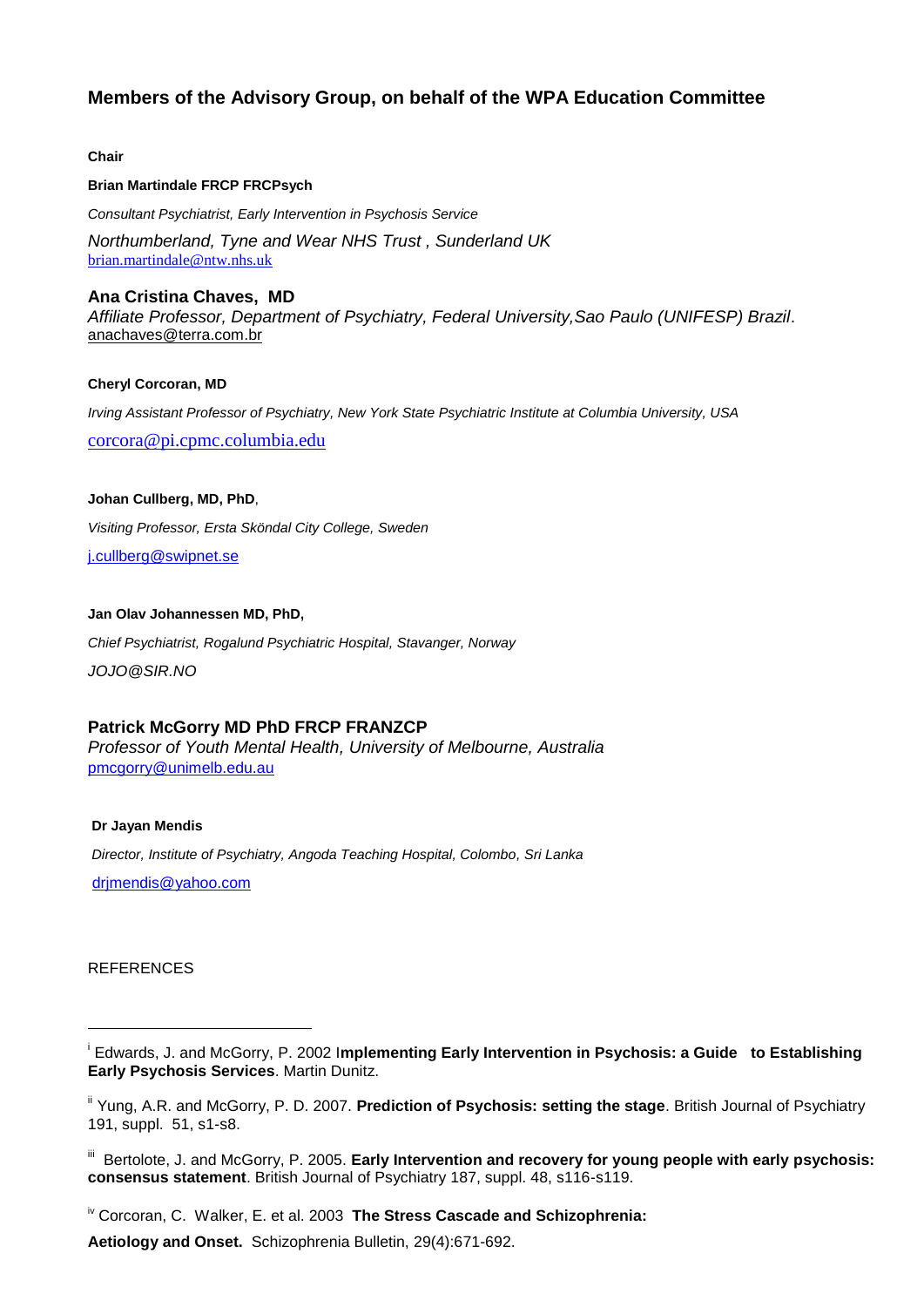<sup>v</sup> Wynne, L.C., Tienari, P. et al (2006) I**. Genotype-Environment Interaction in the Schizophrenia Spectrum: Genetic Liability and Global Family Ratings in the Finnish Adoption Study**. Family Process 45 (4), 419– 434.

vi Wynne, L.C., Tienari, P. et al (2006) II. **Genotype-Environment Interaction in the Schizophrenia Spectrum: Qualitative Observations.** Family Process 45 (4), 435–447.

vii Hopper, K., Harrison, G. et al (eds) **Recovery From Schizophrenia: An International Perspective. A Report**  From the WHO Collaborative Project, the International Study of Schizophrenia. Oxford University Press, 2007.

viii [www.csip-plus.org.uk/RowanDocs/EIupdateOct2006.pdf](http://www.csip-plus.org.uk/RowanDocs/EIupdateOct2006.pdf)

 $\overline{a}$ 

ix Melle, I., Larsen, T.K. et al. **Reducing the Duration of Untreated First-Episode Psychosis Effects on Clinical Presentation.** Arch Gen Psychiatry. 2004;61:143-150.

<sup>x</sup> Melle, I., Johannessen, J. O. et al. **Early Detection of the First Episode of Schizophrenia and Suicidal Behavior.** American Journal of Psychiatry, 2006; 163: 800-804.

xi Yung, A.R. and McGorry, P. D. 2007. **Prediction of Psychosis: setting the stage.** British Journal of Psychiatry 191, suppl. 51, s1-s8.

xii Seikkula, J. Aaltonen, J. et al. **Five-year experience of first-episode nonaffective psychosis in opendialogue approach: Treatment principles, follow-up outcomes, and two case studies.** Psychotherapy Research, March 2006; 16(2): 214-228.

xiii Cullberg, J., Mattsson, M. et al. **Treatment costs and clinical outcome for first episode schizophrenia patients: a 3-year follow-up of the Swedish Parachute Project and Two Comparison Groups.** Acta Psychiatr Scand 2006: 114: 274–281.

xiv Martindale, B. Bateman, A. et al. eds. 2001. **Psychosis: Psychological Approaches and their Effectiveness.** Gaskell Press.

xv Jablensky, A., Sartorius, N., et al (1992) **Schizophrenia: Manifestations,**

**incidence and course in different cultures. A World Health Organization ten-country study**. Psychological Medicine, 20(Suppl):1–97.

xvi Aitchison, K.J., Meehan, K., Murray. R.M. **First Episode Psychosis**. Martin Dunitz.

xvii National Early Psychosis Project Clinical Guidelines Working Party. (1998). **Australian Clinical Guidelines for Early Psychosis***.* Melbourne: National Early Psychosis Project, University of Melbourne.

xviii Department of Health UK (2001) **Mental Health Policy Implementation Guide:** London: Department of Health. P43-61.

xix Implementing Early Intervention in Psychosis. 2002. **A Guide to Establishing Early Psychosis Services.**  Edwards, J. and McGorry. P. D. Martin Dunitz.

xx Addington, D.E., McKenzie, E., et al. (2007). **Performance measures for evaluating services for people with a first episode of psychosis.** Early Intervention in Psychiatry, 1, 157-167.

<sup>xxi</sup> Penn, D.L., Waldheter, E.J., et al (2005). **Psychosocial treatment for first-episode psychosis: A research update.** American Journal of Psychiatry, 162, 2220-2232.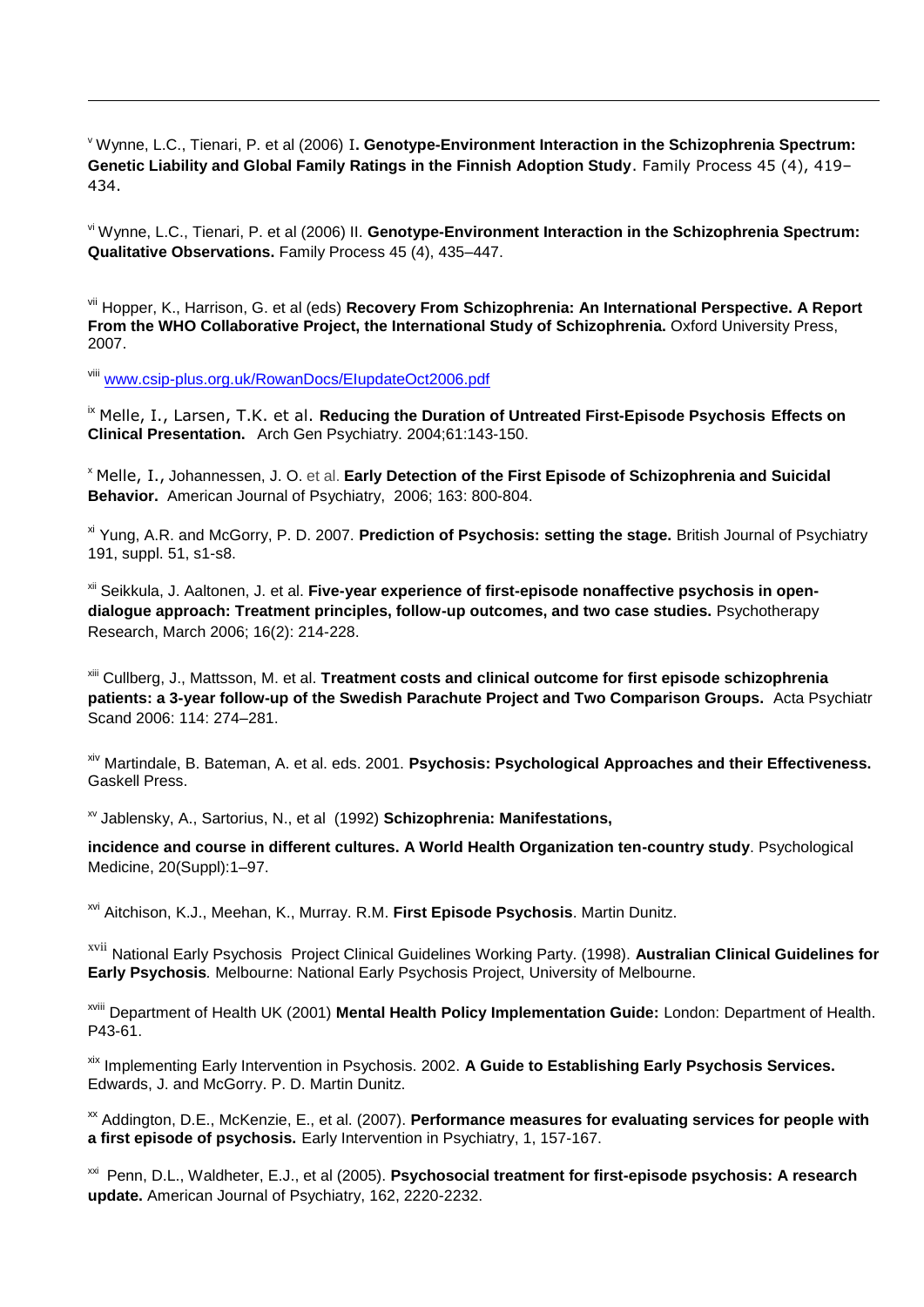xxii Haddock, G. & Lewis, S. (2005). **Psychological interventions in early psychosis**. Schizophrenia Bulletin, 31, 697-704.

xxiii Fadden, G., Birchwood, M., et al (2004). **Psychological therapies: implementation in early intervention services.** In P. McGorry & Jo Gleeson (Eds.) Psychological Interventions in Early Psychosis: A Practical Treatment Handbook. Chichester: John Wiley & Sons Ltd.

xxiv Falloon, I.R.H., Fadden, G., et al. (2004). **Family Work Manual**. Birmingham: Meriden Family Programme.

xxv Bloch Thorsen, G., Grønnestad, T. et al. (2006) **Family and Multi-Family Work with Psychosis**. **A guide for professionals**. Routledge.

xxvi Johannessen, J. O. (2007) **An early detection and intervention system for untreated first episode psychosis**. Dissertation. Faculty of Medicine. University of Oslo. <http://wo.uio.no/as/WebObjects/theses.woa/wa/these?WORKID=62654>

xxvii <http://wpanet.org/sectorial/programs31.html>

 $\overline{a}$ 

xxviii Allardyce, J., Gaebel, W. et al. **The Validity of Schizophrenia and Alternative Approaches to the Classification of Psychosis.** Schizophrenia Bulletin Advanced Access June 4, 2007.

xxix Spencer, E. Birchwood, M. et al. **Management of first-episode psychosis.** 2001. Advances in Psychiatric Treatment, 7:133-140.

xxx Martindale, B. **Psychodynamic contributions to early intervention in psychosis.** 2007

Advances in Psychiatric Treatment vol. 13, 34–42.

xxxi McCabe, R., Heath, C. et al. **Engagement of patients with psychosis in the consultation: conversation analytic study.** British Medical Journal 2002; 325: 1148-1151.

xxxii Morrison, A., Renton, J., et al. 2003. **Cognitive Therapy for Psychosis: A Formulation based approach.**  Routledge.

xxxiii Cullberg, J. 2006. **Psychoses: An Integrative Perspective**. Routledge.

xxxiv Morriss, R. 2004. **The early warning symptom intervention for patients with bipolar affective disorder.**  Advances in Psychiatric Treatment 10, 18–26.

xxxv Martindale, B. Bateman, A. et al. 2000**. Psychological Approaches and Their Effectiveness.** Gaskell.

xxxvi Gumley, A.I., O'Grady, M., et al. (2003) **Early intervention for relapse in Schizophrenia: Results of a 12 month randomised controlled trial of Cognitive Behavioural Therapy.** *Psychological Medicine*, **33,** 419-431.

xxxvii **A Common Purpose: Recovery in Future Mental Health Services**. 2007. Care Services Improvement Partnership, Royal College of Psychiatrists and Social Care Institute for Excellence.

xxxviii French, P. Shiers, D. et al. 2008 **Early Intervention in Psychosis**: Promoting recovery.Blackwell

xxxix Drake, R.E., Mueser, K.T. et al. 2004. **A review of treatments for people with severe mental illnesses and co-occurring substance use disorders.** Psychiatric Rehabilitation Journal. 27:4, 360 – 374.

xl Simonsen, E. **Personality and Psychosis**. 2006. In Evolving Psychosis, eds Johannessen, J.O.,Martindale, B.V and Cullberg, J. Routledge.

xli Connolly, M. and Kelly, C. 2005. **Lifestyle and physical health in schizophrenia**. Advances in Psychiatric Treatment. 11: 125-132.

xlii Ciompi, L. and Hoffmann, H. 2004. **Soteria Berne: an innovative milieu therapeutic approach to acute schizophrenia based on the concept of affect-logic.** World Psychiatry 3 (3): 140-146.